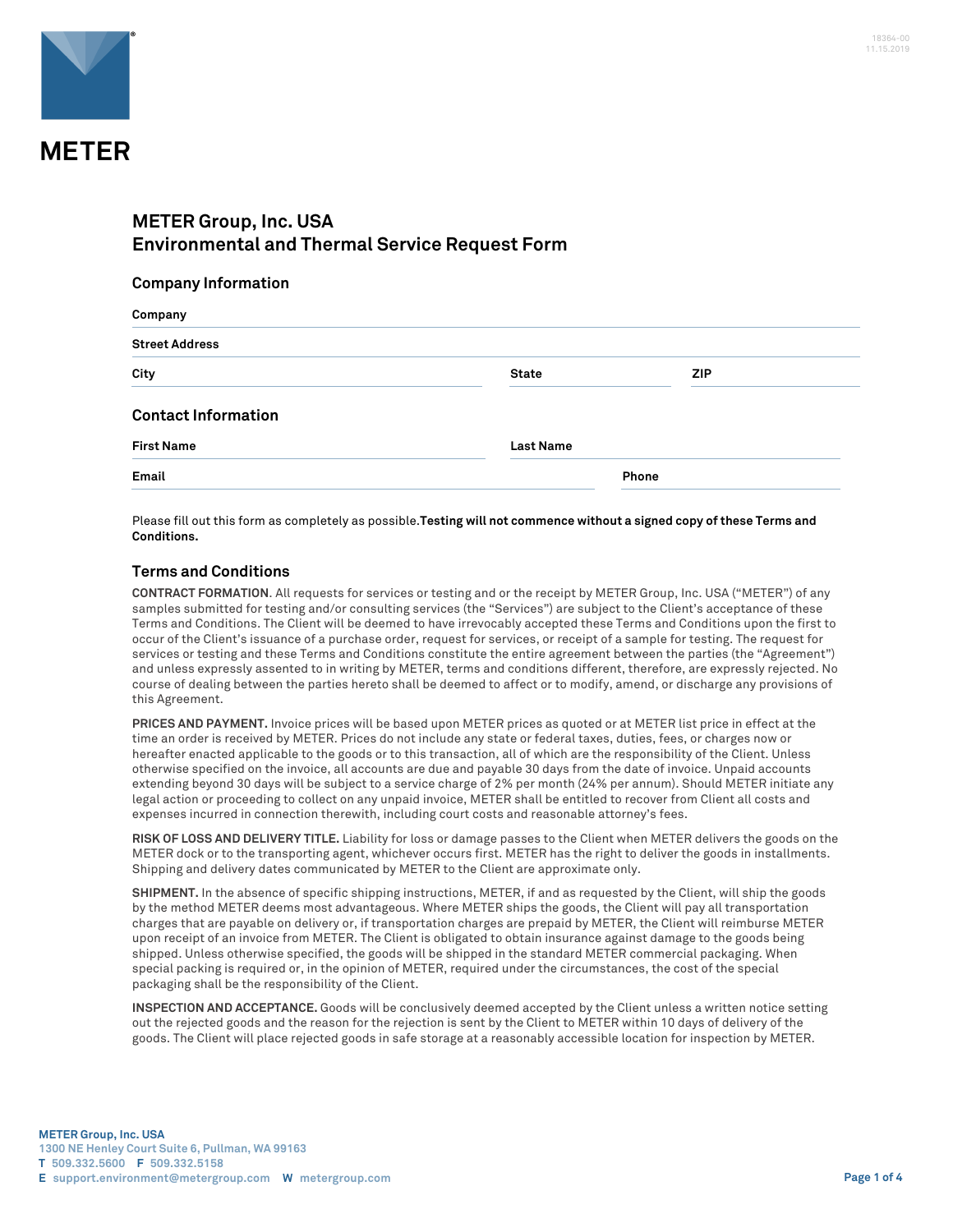

**SAMPLES.** Client will provide samples for testing. After 30 days samples will be destroyed or, if client requests, will be shipped back at Client's expense. Client shall abide by all applicable regulations when shipping samples to METER. METER has the right to refuse receipt or testing of any shipment that, in sole discretion of METER, is hazardous, unsafe, unlawful or has been shipped improperly. Client shall bear associated costs including, but not limited to, identification of sample content, damage incurred by METER as a result of improper packaging, labeling or omission of documents, and return or disposal of materials.

**THIRD-PARTY TESTING.** METER retains third-party experts to perform testing onsite.

**WARRANTIES.** METER MAKES NO SEPARATE OR OTHER WARRANTY OF ANY NATURE WHATSOEVER, EXPRESS OR IMPLIED, INCLUDING THE WARRANTY OF MERCHANTABILITY OR FOR A PARTICULAR PURPOSE. There shall be no other obligations either expressed or implied.

**DISCLAIMER OF WARRANTIES**. METER has relied on information supplied by the Client in rendering the services. The results assume the accuracy of such information and that the Client is entitled to share such information with METER. Any information provided by METER in the report or in connection with the services is for the benefit of the Client only and no third-party shall be entitled to rely thereon without the prior written consent of METER. METER warrants only that it shall conform the services to the specifications set forth in the request because of numerous factors affecting results either express or implied. Statements made in the report or in connection with the Agreement shall not be construed as representations or warranties or as inducements of any kind whatsoever.

**LIMITATION OF LIABILITY.** METER will not be liable to the Client or any other person or entity for indirect special, incidental, consequential, punitive, or exemplary damages in connection with this transaction or any acts or omissions associated therewith or relating to the sale or use of any goods, whether such claim is based on breach of warranty, contract, tort, or other legal theory and regardless of the causes of such loss or damages or whether any other remedy provided herein fails. In no event will METER total liability under this contract exceed an amount equal to the total amount paid for the goods purchased hereunder.

Client's right to recover damages caused by the negligence or breach of METER with respect to any testing or consulting services shall not exceed the amount actually paid by Client to METER. METER or its designated subcontractor will not be liable for any other damages whatsoever arising from or in any way connected to the Services or the Data. In no event shall METER or its designated subcontractor be liable for any special, indirect, or incidental or consequential damages of any kind, including without limitation any damages with respect to loss of income, compensation, prospective profits, expenditures, investments, or commit isotherm.

**LITIGATION SERVICES.** Client shall notify METER in writing if any services to be performed is in support of pending or contemplated litigation and shall further advise METER of the parties involved in such litigation prior to METER commencing the requested Services. In the event employees or contractors of METER are subpoenaed to testify before any tribunal, panel, official, or judicial officer by the Client or by another litigant in connection with the services, Client shall be responsible to pay METER its costs plus the usual customary hourly rate for METER consulting for the time spent to travel, attend and appear to so testify.

**WAIVER.** In the event of any default under or breach of the contract by the Client, METER has the right to refuse to make further shipments. Failure of METER to enforce at any time or for any period of time the provisions of this contract will not constitute a waiver of such provisions or the right of METER to enforce each and every provision.

**DISPUTE RESOLUTION**. Any controversy or claim arising out of or relating to this Agreement, or the breach thereof, except for issues of non-payment, shall require mediation as a prerequisite to the commencement of legal proceedings. The parties shall share equally in the cost of the mediator and if the parties are unable to agree on a mediator, either party may request that a mediator be appointed by the Judge of the Whitman County Superior Court. Disputes regarding non-payment by a Client for services rendered shall not be subject to the mediation requirement.

**GOVERNING LAW.** The validity, construction, and performance of the contract and the transactions to which it relates will be governed by the laws of the United States of America. All actions, claims, or legal proceedings in any way pertaining to this contract will be commenced and maintained in the courts of Whitman County, State of Washington, and the parties hereto each agree to submit themselves to the jurisdiction of such court.

**SEVERABILITY.** If any of the Terms and Conditions set out in this contact are declared to be invalid by a court, agency, commission, or other entity having jurisdiction over the interpretation and enforcement of this contract, the applications of such provisions to parties or circumstances other than those as to which it is held invalid or unenforceable will not be affected. Each term not so declared invalid or unenforceable will be valid and enforced to the fullest extent permitted by law and the rights and obligations of the parties will be construed and enforced as though a valid commercially reasonable term consistent with the undertaking of the parties under the order has been substituted in place of the invalid provision.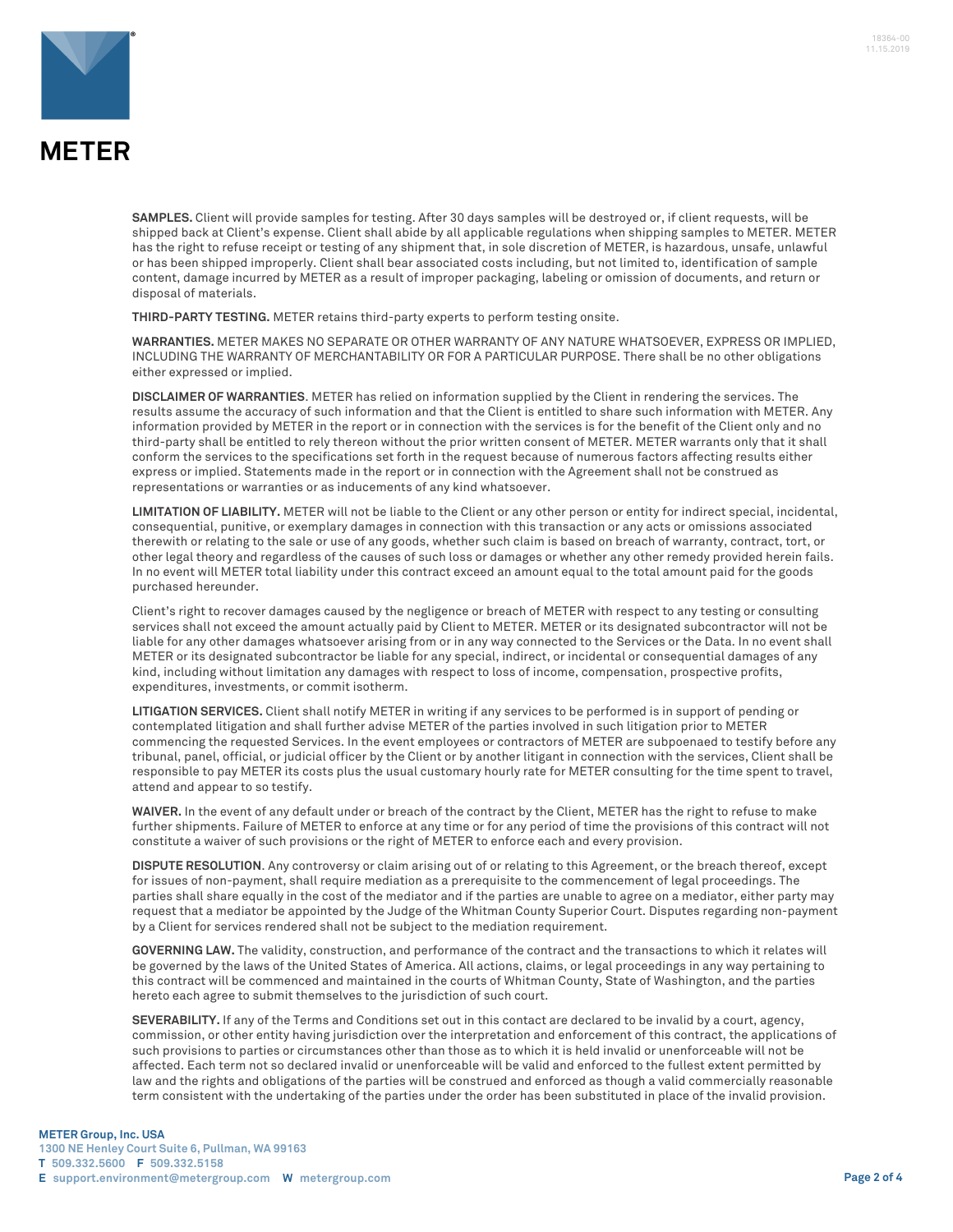

**SET-OFF.** The Client may not set-off any amount owing from METER to the Client against any amount payable by the Client to METER whether or not related to this contract.

| Signature  | Date |
|------------|------|
| Name/Title |      |

## **Sampling Procedure and Purpose**

To better address the testing parameters and data analysis, please provide an explanation for the purpose of testing and a short description of how the sample is prepared for testing.